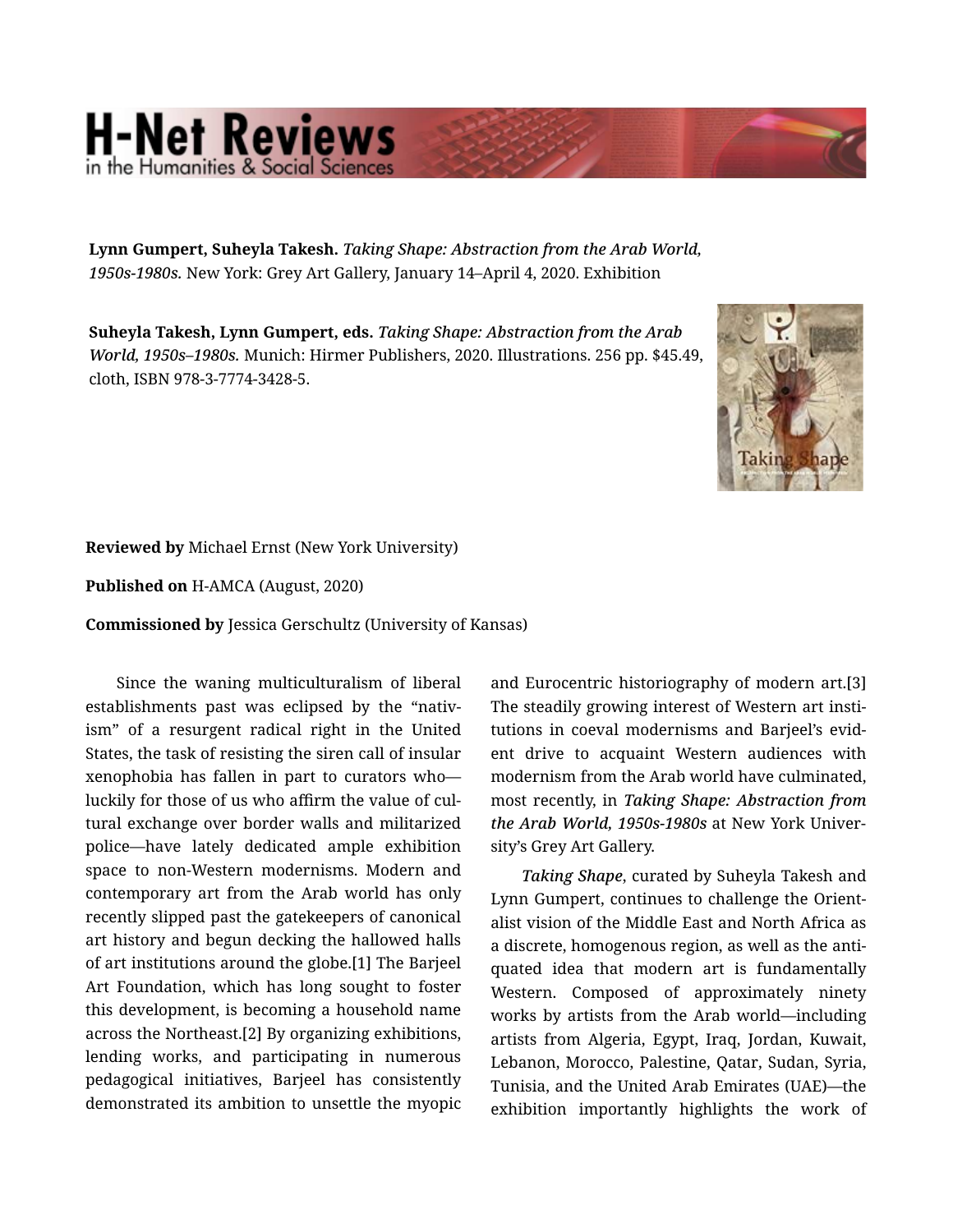Amazigh, Armenian, Circassian, Jewish, Persian, and Turkish artists from the region in a bid to counter the inaccurately homogenizing discursive force of such geographical designations.[4] Fur‐ thermore, although gender is not an organizing feature, the exhibition is replete with works by women artists, some well established in the arthistorical record and others less known. By fore‐ grounding the Arab world's reflexive mediation of various modes of abstraction emanating primarily from Europe, the exhibition succeeds in decenter‐ ing New York as the proclaimed capital of midtwentieth-century abstract art. The strong show‐ ing of Algerian, Emirati, Jordanian, Qatari, Moroc‐ can, Sudanese, and Tunisian artists, moreover, serves to broaden the cultural geography of the postcolonial Arab world beyond Cairo, Beirut, Damascus, and Baghdad.

The period under consideration is not easily placed in a coherent historical narrative. Abstrac‐ tion—here defined as "non-figurative," "non-rep‐ resentational," or "non-objective" art and associ‐ ated with the struggle for freedom—is the thread the exhibition uses to bind the discordant histories of the Arab world from the 1950s through the 1980s.[5] Within this framework, although sculp‐ tures, drawings, and various types of prints are exhibited, preference is given over to painting as the medium *par excellence* of abstraction. While it is clearly informed by the twists and turns of de‐ colonization, the exhibition is organized neither chronologically nor geographically. Rather it un‐ folds without any rigid overarching logic across two floors. Upon entering, one encounters above the reception desk an abstract painting of bed‐ sheets by Lebanese-Armenian artist Seta Manouki‐ an, whose conspicuous gray-hued brush strokes set the tone. Thereafter, visitors are shown constellations of artists whose abstractions share a general formal orientation—for example, toward the geometric—or particular formal conventions. For example, despite the distinct political and aes‐ thetic concerns of 1950s Iraq and 1960s Sudan, the exhibition groups together three works of Hurufiyya—works of modern art that incorporate Arabic letterforms—by the Iraqi founder of Bagh‐ dad's Modern Art Group, Shakir Hassan Al Said, with the calligraphic abstractions of Sudanese Khartoum School founders Ibrahim El-Salahi and Ahmad Shibrain (see figure 1; https://tinyurl.com/ y2kx332z). As one proceeds through the exhibi‐ tion, a broader constellation of independent mod‐ ernists and modernist schools that sought to de‐ velop new visual idioms with recourse to abstrac‐ tion coalesces.

The dialectical interplay of modernity and tra‐ dition in works of abstraction from the Arab world, however, is a consistent refrain of the exhibition. As guests read the introductory wall text they are confronted by a 1968 work of oil on can‐ vas by Syrian artist Asma Fayoumi, titled *Ritha' Madina* (*Requiem of a City*). The title clearly sig‐ nals Fayoumi's inspiration by the Arabic poetic tradition of city elegy, typified by Abu Ya'qub al-Khuraymi's canonical ninth-century "Elegy for Baghdad." By placing the work at the beginning of the exhibition, the curators endow it with the aura of *nasib*—the nostalgic prelude of Arabic odes in which the poet reminisces over the ruins of an abandoned encampment before setting off whose affective echoes are audible in both the pre-Islamic elegiac poetic tradition and the later city elegy.[6] Fayoumi's rendering of the city elegy in an abstract visual language cues visitors into the profound ways artists from the Arab world drew on the region's own rich cultural heritage to localize international modes of abstraction. Mo‐ roccan artist Farid Belkahia's embrace of vellum and pigments like saffron in his 1983 work, *Aube*, similarly speaks to many of the exhibited modern‐ ists' active engagement with traditional craft me‐ diums and the popular arts. According to cata‐ logue contributions by Iftikhar Dadi and Anneke Lenssen, these modes of cultural production were pejoratively deemed "artisanal" throughout the colonial era.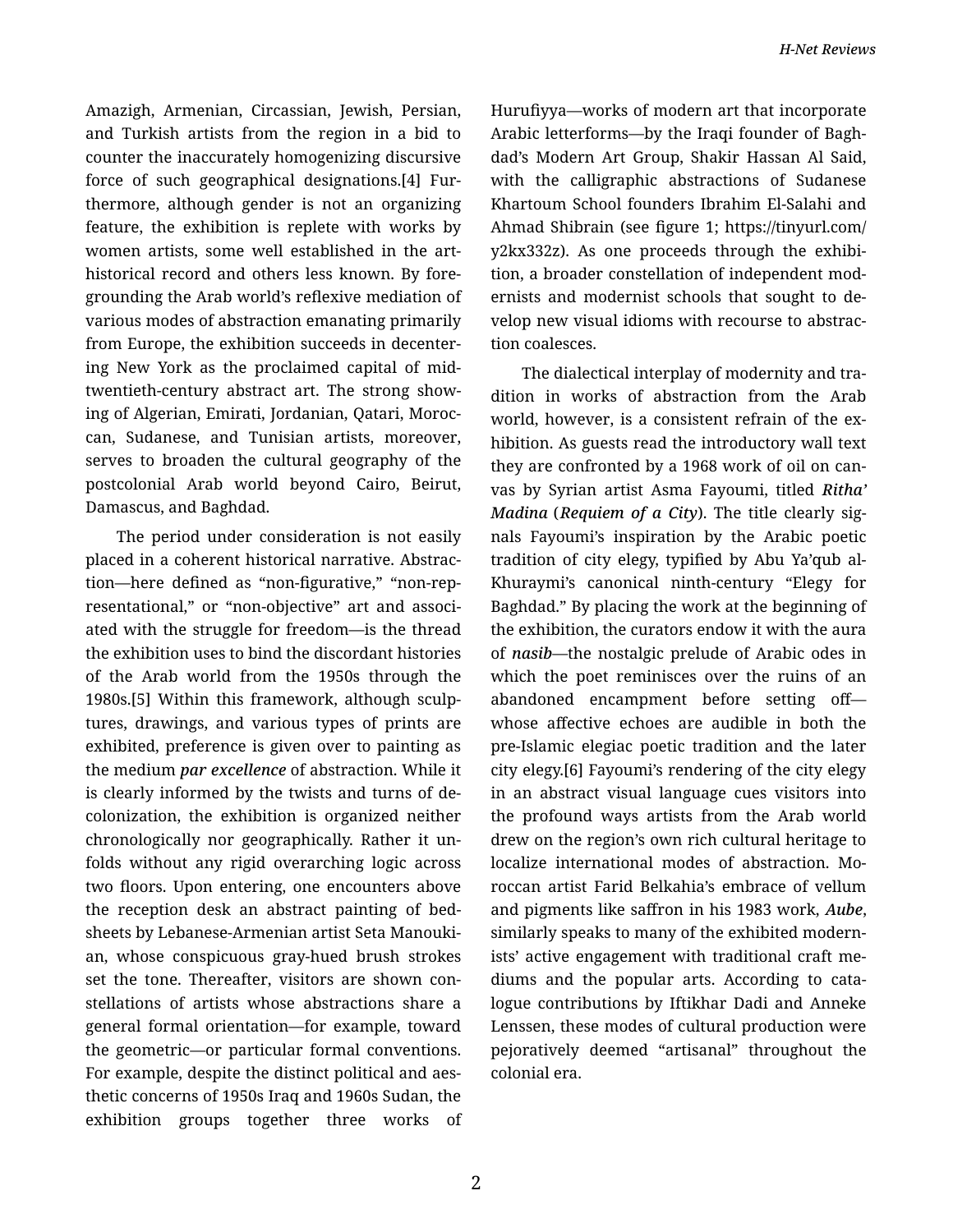On the first floor, works are nestled into three alcoves surrounding a central area dedicated, in large part, to the display of Hurufiyya. The midcentury Hurufiyya movement and its afterlives are the exhibition's center of gravity, the centripet‐ al force that anchors the show's exploration of ab‐ straction's multiple histories in an art practice that emerged from the Arab world. An untitled 1978 watercolor, which abstracts numerous Arabic let‐ ters into a whirlpool of curling lines, by Madiha Umar, the Syrian-Iraqi pioneer of Hurufiyya, is the exhibition's first example. Next, Egyptian artist Omar El-Nagdi's rhythmic meditation on the letter *Alif* is placed side by side with works by Al Said, El-Salahi, and Shibrain mentioned above. Sprawl‐ ing out between the first two alcoves are silk‐ screens by the late Palestinian artist Kamal Boullata, which abstract lines of scripture and oth‐ er Arabic texts into geometric grid-like mosaics. On the way to the third alcove, one finds a scriptreminiscent but illegible net of brushstrokes by Jordanian-Iraqi artist Wijdan grouped with works by Lebanese artist Yvette Achkar, Egyptian artist Hamed Abdalla, and two Algerian artists—Mo‐ hammed Khadda and Rachid Koraïchi. While both Abdalla's inverse figuration of the word "*altamazzuq*" (rupture) and Koraïchi's interspersal of Chinese and Arabic calligraphy retain some fidel‐ ity to the letter, Achkar and Khadda depict bold but illegible symbols hovering over warm terrainlike backgrounds (see figure 2; https://tinyurl.com/ y36m5kyn). Finally, opposite the work of the Cas‐ ablanca School in the third alcove are thirty round etchings by Lebanese artist Hussein Madi, each of which contains a hypnotic pattern of abstracted letterforms. Not all of these can be considered Hurufiyya in a strict sense, but—as Nada Shabout explains in her catalogue contribution on the sub‐ ject—the movement opened up a space for artists to experiment from near or far with the plasticity of scripts. Salah M. Hassan's catalogue essay on the place of calligraphic abstraction in Sudanese modernism, Hannah Feldman's discussion of Khadda's "sign" paintings in revolutionary Alger‐

ia, and Anneka Lenssen's study of both Iraqi artist Jamil Hamoudi and the College of Fine Arts in Damascus speak to the numerous transformations the tradition underwent as it traveled across the Arab world.

In the first alcove, landscape works by Egyp‐ tian Art and Liberty group founder Ramses Younan and Jordanian artist Hind Nasser frame the impressionistic paintings of Algerian artist Ab‐ dallah Benanteur—one explicitly titled *To Monet, Giverny*. On the opposite walls, a brooding, darkhued "mindscape" by Palestinian artist Malihe Afnan hangs beside a still life by Léger-trained Le‐ banese artist Shafic Abboud and a portrait of a de‐ jected city-dweller overlaid with enigmatic sea‐ shell-like spirals by the Egyptian Contemporary Art Group's Samir Rafi. Interestingly, neither Art and Liberty nor the Contemporary Art Group championed abstraction as such. It could very well be argued, furthermore, that juxtaposing Younan and Rafi under the umbrella of abstraction renders invisible the divergence of their aesthetic trajectories long before the exhibited works were created. Although Rafi was associated with Art and Liberty for a time, members of the Contem‐ porary Art Group distinguished themselves from 1946 on by engaging the folkloric aspects of every‐ day life in their artistic production. The wall text, which suggests that Rafi may have turned to abstraction in this 1959 work to avoid persecution by the regime of Gamal Abdel Nasser, demonstrates that abstraction was rarely an end in itself for such artists.[7] A color-field painting by Americanborn, Lebanese artist Helen Khal signals the ex‐ hibition's transition away from the relatively neb‐ ulous modes of abstraction described above to‐ ward the hard-lined and geometric.

The second alcove fans out around an amoeba-like wooden sculpture, titled *Interform*, by the Lebanese pioneer of abstraction, Saloua Raouda Choucair. On the surrounding walls, the irregular geometric shapes of Choucair's *Composi‐ tion in Yellow* give way to the facade-like, minim‐

3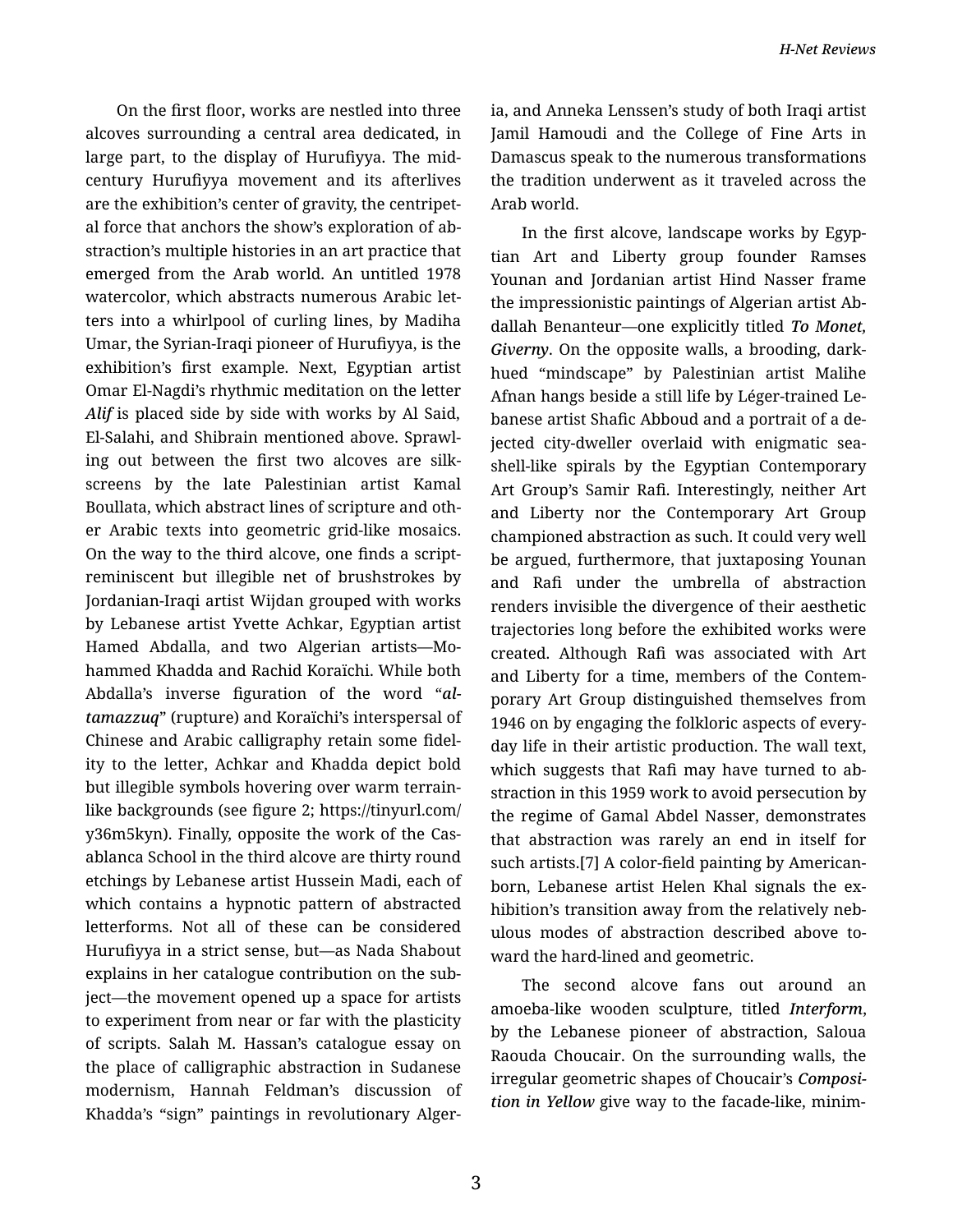alist paintings of Kuwaiti artist Jafar Islah. As one moves along, a quasi-suprematist study in depth by Moroccan artist of the Casablanca School, Mil‐ oud Labied, is juxtaposed with the bright-colored, Albers-inspired canvases of Lebanese artist Saliba Douaihy—the main subject of Kaelen Wilson-Gol‐ die's catalogue contribution. Two oil works of oversized mosaics by Palestinian artist Samia Halaby are paired nearby with a split-canvas in‐ verted basket image painting by Iranian-born, Emirati artist Hassan Sharif. A chaotic, neonstriped canvas by Lebanese artist Nabil Nahas and a grid-like constellation, titled *Space Exploration/ Universe*, by Egyptian artist Menhat Helmy usher guests back into the central exhibition space. Upon returning, one is reminded of the palpable influ‐ ence of architecture on abstraction in the Arab world by Egyptian artist Adam Henein's *The First Blush of Morning*—a 1986 work of gouache and gum arabic on papyrus, which incorporates ele‐ ments from pharaonic monuments.

The third alcove is dedicated to the work of the 1960s Casablanca School and its contemporar‐ ies in Morocco. The school's cofounders, Mohamed Chebaa, Mohamed Melehi, and Farid Belkahia, are well-represented here. The geometric theme of the preceding alcove is reprised in an enormous wooden bas-relief and a boldly colored 1974 work of acrylic on wood by Chebaa, which seamlessly interweave the patterns of Moroccan textiles with architectural leitmotifs of international abstrac‐ tion. Intervening between Chebaa's pieces are two similar curvilinear works of paint on wood by Melehi, whose undulating forms drew inspiration from the distinct geography of his coastal homet‐ own. On the opposite wall, Belkahia and other members of the Casablanca School are juxtaposed with works by Jilal Gharbaoui and Ahmed Cherka‐ oui. While Mohamed Hamidi's abstract genitalia and Malika Agueznay's seaweed-like relief— *L'algue bleue*—resonate strongly with Chebaa's and Melehi's work, Gharbaoui and Cherkaoui em‐ braced indigenous Amazigh letterforms and cul‐ tural symbols, such as tattoos, to produce dis‐ tinctly talismanic works. Although the interpola‐ tion of abstract human forms emphatically sets his work apart, the multicolored concentric circles of the rising sun in Belkahia's 1983 work, discussed above, are indicative of his association with Chebaa and Melehi.

Unlike the relatively distinct thematic spaces of the first floor, the works on the second floor seem to problematize the very organizational frames deployed by the curators at the start of the exhibition. Visitors are welcomed into the space with a landscape by Lebanese artist and poet Etel Adnan, whose irregular rectangular forms call out to similar works on the opposite wall by Egyptian Jewish artist Ezekial Baroukh and the Lebanese artist Aref El Rayess. The earth-colored archways and jagged rooftops of Tunisian artist Nejib Belk‐ hodja's *Abstraction no. 45* are contrasted with *Transparency*, a work of skewed blue, yellow, and white rectangles by Jordanian artist of Turkish-Le‐ banese descent Mohanna Durra. A similarly warped array of buildings by the late Lebanese artist Huguette Caland, titled *City II*, propels visit‐ ors around the bend. In the main hallway, urban landscapes by Iraqi artist Rafa Nasiri are placed in conversation with a minimalist desert scene by Moroccan artist Fouad Bellamine and another much softer work by Saliba Douaihy. Aerial city‐ scapes by Iraqi artist Saadi al-Kaabi and Emirati artist Najat Makki also echo one another across the hall. Yet another landscape by Kuwaiti artist Ibrahim Ismail breaks with the hallway's somber color palette by rendering his memory of a 1960 earthquake in Agadir in vibrant shards of color. The human forms emerging discreetly, as if un‐ earthed by an archaeological excavation, from Ir‐ aqi artist Dia al-Azzawi's 1976 work of oil on can‐ vas resonate with vaguely figurative works on the opposite wall, including a monotype print of hu‐ man figures by Indian-born Saudi-Kuwaiti artist Munira al-Kazi, a portrait of "dream walkers" by Sudanese artist Hussein Shariffe, and a mechanic‐ al donkey by Qatari artist Jassim Zaini.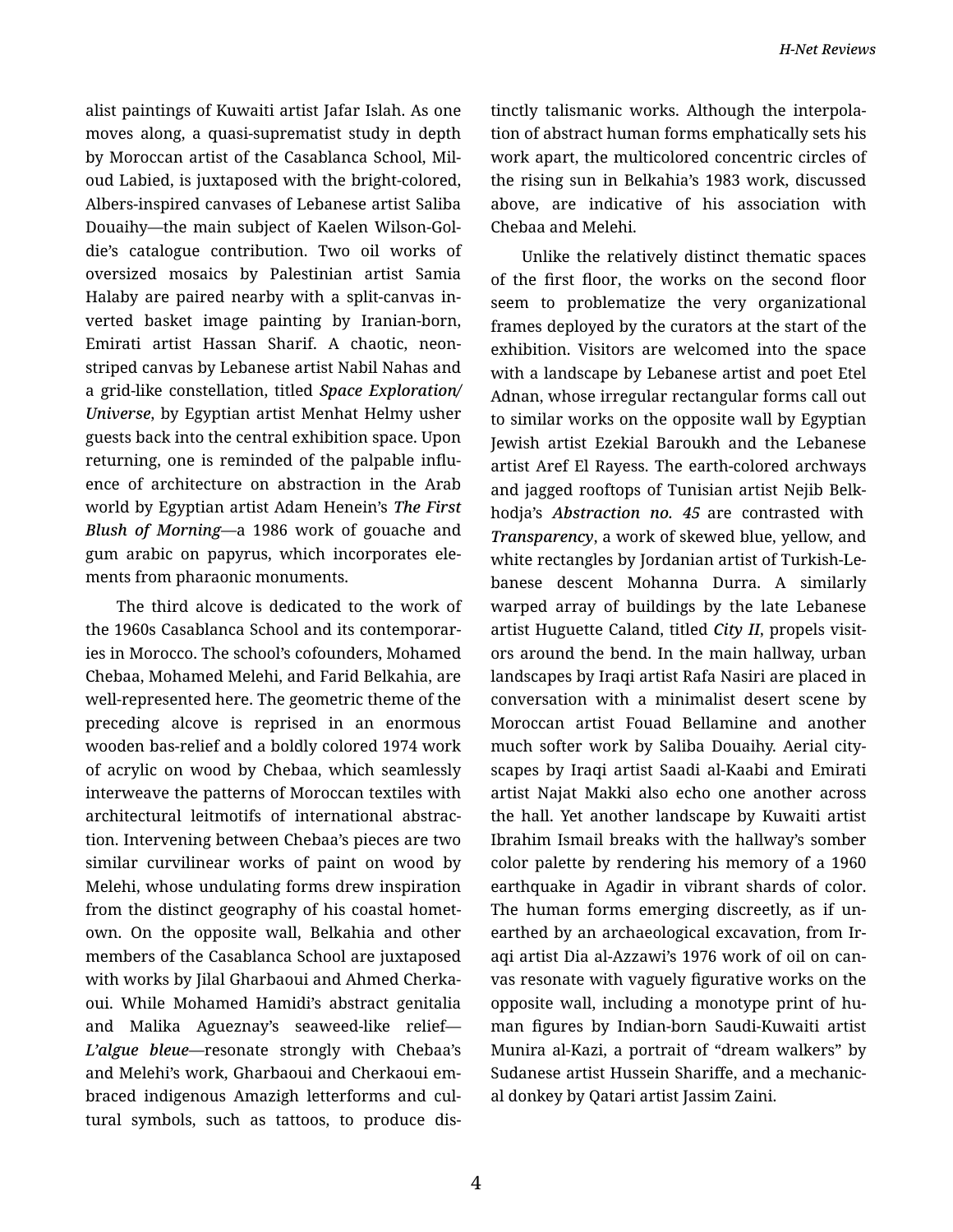In the final alcove of the exhibition space, an additional black-and-white paint-drip work by Na‐ has and a hazy gray dreamscape by Palestinian artist Juliana Seraphim contrast with two bright works of colliding diagonal lines by Hussein Madi and Palestinian artist Ufemia Rizk. The sharp lines of the latter two works suddenly give way to the sensuous abstract human forms of Lebanese artists Afaf Zurayk and Caland. Syrian artist Si‐ mone Fattal follows closely on their heels with her cloud-like pastel-colored 1973 work of oil on can‐ vas, titled *Celestial Forms*. The stark contrast between these last three works' soft mode of ab‐ straction and the modes of abstraction pursued by other women artists on display—even by Caland in her other exhibited work—is a testament to the diversity of women's thematic and formal con‐ cerns, deftly described by Salwa Mikdadi in her catalogue contribution. The exhibition ends on an interesting note with a small 1958 work, titled *The Light from within the Green*, by another member of the Egyptian Contemporary Art Group, Abdel Hady el-Gazzar—who embraced a more figurative and even realist style in his best-known works.[8] This work and many others' albeit subdued prac‐ tice of figuration raises questions about the "move away from figuration" alluded to in the exhibi‐ tion's introductory text. In his catalogue contribu‐ tion, Dadi argues instead that the move toward ab‐ straction was a reaction on the part of some artists to the imbrication of realism—not figuration per se—with colonial, Orientalist knowledge produc‐ tion.

How do we study abstraction across different contexts, and what modes of analysis do we use? According to the introductory wall text, these are the central questions raised by the exhibition. Per‐ haps intentionally, no preliminary answers are provided. Although the exhibition identifies the struggle for self-determination as central to the appeal of "non-figurative" and non-representa‐ tional art, its presentation of the Arab world's ad‐ mittedly heterogenous schools of abstraction does not encourage any sustained comparative historic‐ al investigation of the aesthetics of decolonization. The exhibition does well to foreground the work of artists who deployed indigenous folk symbols and scripts to decolonize abstraction, and it is most successful when organized around a con‐ crete network of artists—like those of the Casab‐ lanca School. However, despite detailed wall texts situating each artist in their local context, the par‐ ticular historical struggles of the exhibited artists are often obscured by their juxtaposition under the broad banner of abstraction. Due to the sheer immensity of abstraction as both an art practice and an art-historical category, moreover, there is understandably no room in the exhibition for the many artists who saw modern abstraction not as freedom from traditional or colonial modes of see‐ ing but as a form of flight from the promising real‐ ity of national liberation. Given that many of these works were produced at the height of the cultural Cold War, the exhibition misses an opportunity to account for how artists in the Arab world resisted the active recoding of abstraction by imperial powers as a universal index of intellectual mod‐ ernity and freedom—the social realist works of Hamed Ewais, recently exhibited by Barjeel else‐ where, are just one example.[9]

In addition to containing stunning reproduc‐ tions of the works on display, the exhibition cata‐ logue does an excellent job filling in some of these historical and thematic gaps.[10] A foreword by Gumpert, an introduction by Takesh, and essays by Dadi, Feldman, Hassan, Lenssen, Mikdadi, Sul‐ tan Sooud al-Qassemi, Shabout, and Wilson-Goldie unpack the multiple histories of abstraction elab‐ orated, interrupted, and interrogated by the exhib‐ ited artists. Alongside a handful of trenchant works of historiographical revision, which dwell on the incongruity of Western art-historical dis‐ course with the modes of abstraction on display, the catalogue includes several essays devoted to abstract art practice in Kuwait, Sudan, and Alger‐ ia. The extensive program of events planned by Barjeel and New York University around the ex‐ hibition—including walkthroughs, lectures, film

5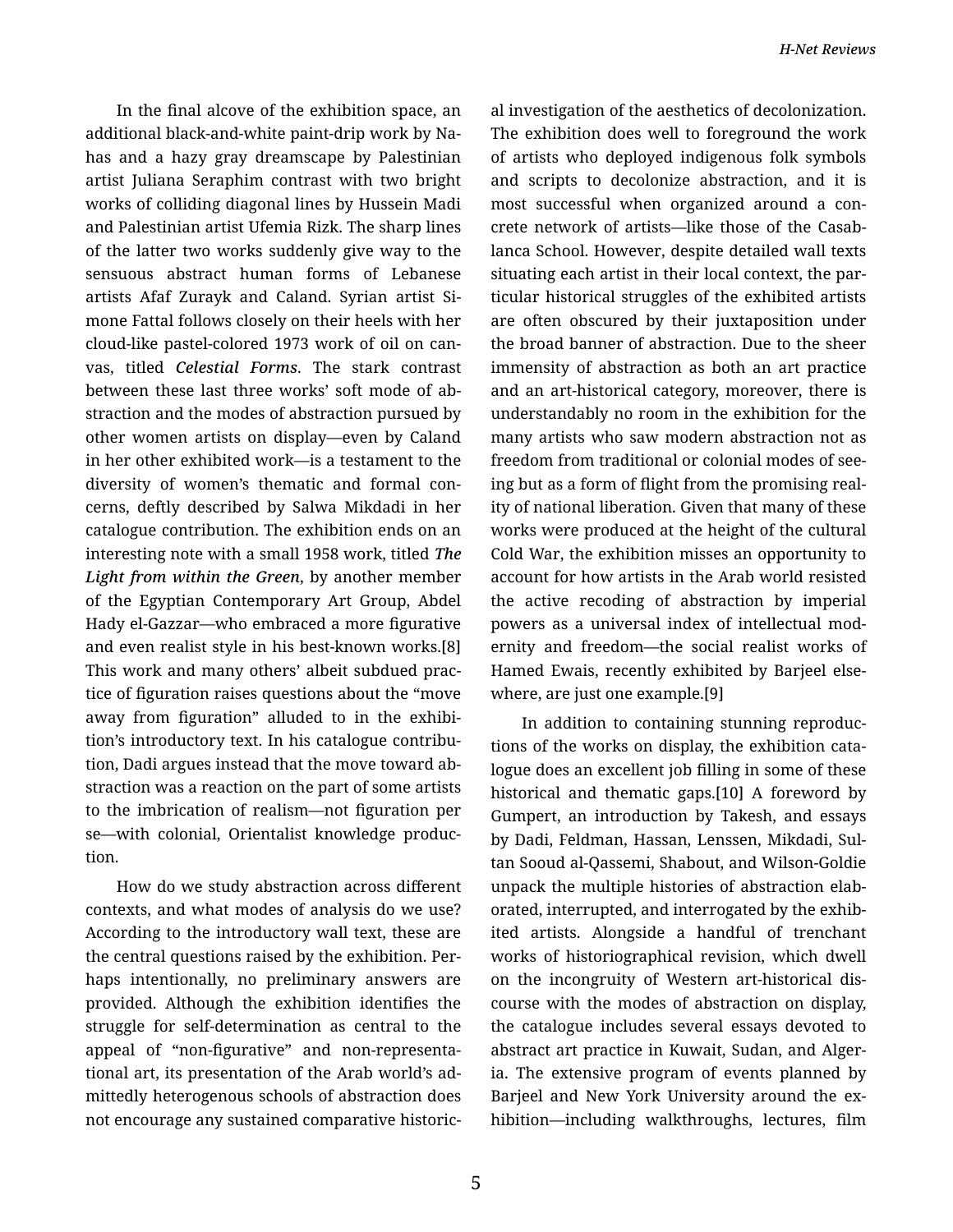screenings, and even a symposium on Arab ab‐ straction—promised to further clarify the historic‐ al stakes of abstraction in the Arab world. Al‐ though many of the events were canceled due to the growing threat of the novel coronavirus in New York, the organizers were able to swiftly mi‐ grate much of their exhibition content and pro‐ gramming online. In addition to sharing a video walkthrough of the exhibition and all its wall texts on the gallery's website, a companion symposium, "Taking Shape: New Perspectives on Arab Abstrac‐ tion," was restaged as a three-part Zoom webinar. [11] As a whole *Taking Shape* is an invaluable, indepth, and nuanced introduction to abstraction from the Arab world, one that we should all hope to see reworked and extended in the near future.

## Notes

[1]. Barjeel, established in 2009, led the charge of bringing modern art from the Arab world to new audiences with its four-part exhibition *Imper‐ fect Chronology: Arab Art from the Modern to the Contemporary* at the Whitechapel Gallery in Lon‐ don from 2015 to 2017. Two 2016 exhibitions of the Egyptian Art and Liberty group's surrealistic work were yet another driving force of this most recent swell in interest. While the Sharjah Art Foundation's *When Art Becomes Liberty: The Egyptian Surrealists (1938-1948)* celebrated the work of Art and Liberty in Cairo and Seoul, *Art et Liberté: Rupture, War and Surrealism in Egypt (1938–1948)* toured Europe from Paris to Stock‐ holm through Madrid, Düsseldorf, and Liverpool. Soon after in 2018 the Museum of Modern Art (MoMA) published *Modern Art in the Arab World: Primary Documents*, an enormous tome of mani‐ festos and critical texts in translation that traces the evolution of aesthetic discourse across the Arab world from the nineteenth century to the present (Anneka Lenssen, Sarah Rogers, and Nada Shabout, eds., *Modern Art in the Arab World: Primary Documents* [New York: The Museum of Modern Art, 2018]). MoMA PS1's 2019-20 exhibi‐ tion, *Theater of Operations: The Gulf Wars 1991–*

*2011*, is a similarly massive compilation of artists' responses to decades of US intervention in the Per‐ sian Gulf and Iraq, which—contrary to the period‐ ization of the exhibition—continues until today.

[2]. In the United States, Barjeel has organized modest exhibitions of modern and contemporary art from the Arab world—including the 2017 exhibitions *Modern Art from the Middle East* at the Yale University Art Gallery and *No to the Invasion: Breakdowns and Side Effects* at Bard College's Cen‐ ter for Curatorial Studies—and lent works to lar‐ ger exhibitions, like *Theater of Operations*.

[3]. In addition to Barjeel's exhibition work, its founder Sultan Sooud al-Qassem recently accepted a teaching position at Georgetown's Center for Contemporary Arab Studies after completing a Greenberg World Fellowship at Yale University and leading a workshop on Middle Eastern art as practitioner in residence at New York University's Hagop Kevorkian Center for Near Eastern Studies.

[4]. There are, however, conspicuous ab‐ sences: not a single work from Saudi Arabia, Oman, Yemen, Bahrain, or Libya is exhibited.

[5]. The historical period under consideration is a particularly fraught one that saw the anti-im‐ perial, pan-Arab, and socialist aspirations of decol‐ onizing states like Egypt give way to accommoda‐ tion with the United States. While the republics of Syria, Iraq, and Egypt pursued non-alignment fol‐ lowing independence and increasingly gravitated toward the Soviet bloc, the Moroccan crown, Le‐ banon's sectarian government, and Jordan's Hashemite monarchy enjoyed cozy relations with the West. Unlike Morocco, Lebanon, and Tunisia, which more or less peacefully achieved independ‐ ence from France and Spain, Algeria was the site of a protracted war for national liberation. The path to independence for Sudan was paved in the mid-1950s when Egypt and Britain abandoned their long-standing imperial competition over Su‐ danese territory. Kuwait emerged from British protection in the early 1960s with booming oil fields that attracted migrant labor from across the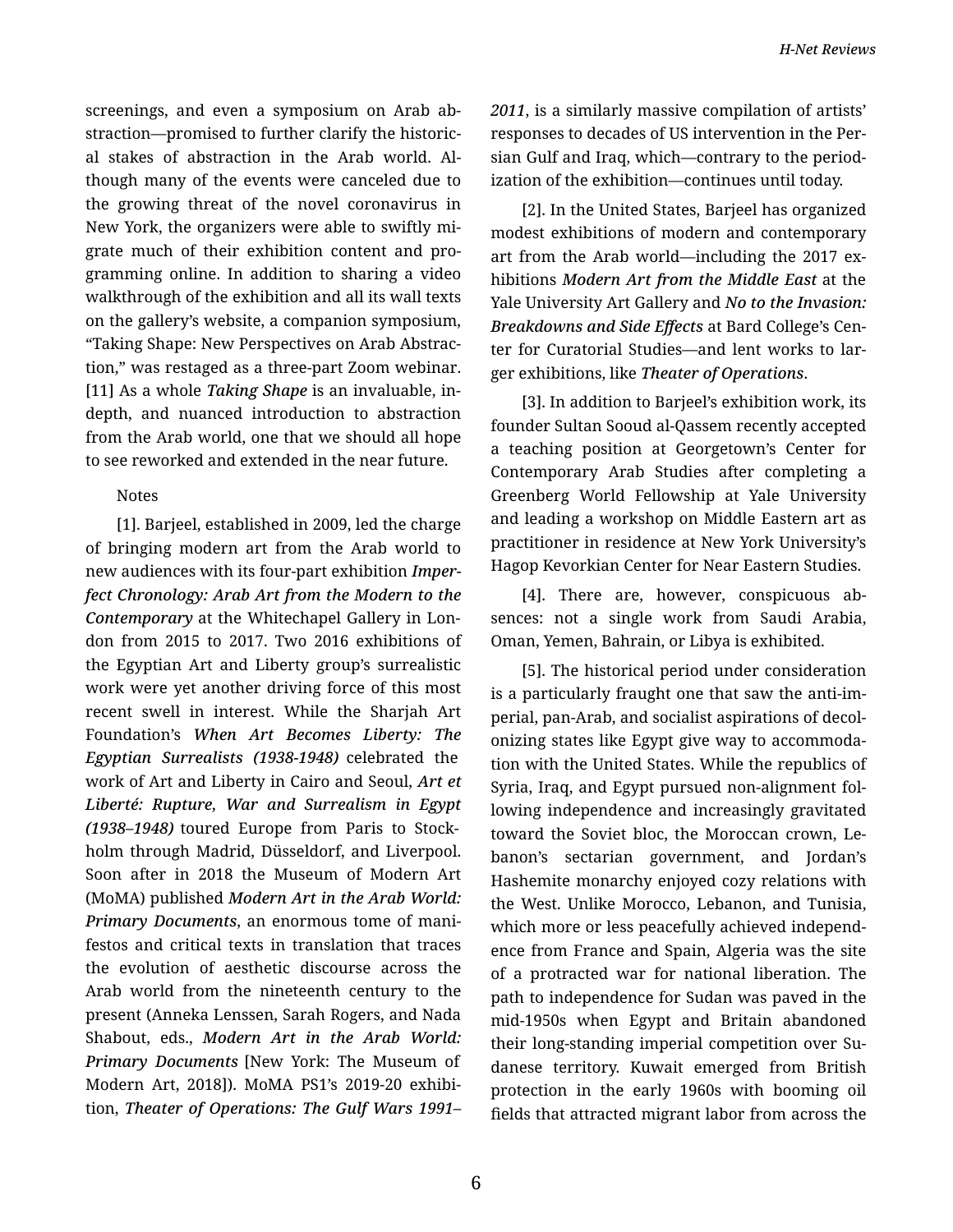Arab world. It was without a doubt the age of Third-World liberation and decolonization. Qatar and the UAE, however, developed their oil indus‐ tries as British protectorates until as late as the 1970s. The same period also witnessed a number of setbacks, including the consolidation of Israel's settler-colonial regime on Palestinian land, the on‐ set of civil war in Lebanon, and the outbreak of the Iran-Iraq war in 1980.

[6]. For more on the transformation of the Ar‐ abic poetic tradition with special attention to the elegy and city elegy, see Suzanne Pinckney Stetkevych, *The Mute Immortals Speak: Pre-Islam‐ ic Poetry and the Poetics of Ritual* (Ithaca, NY: Cor‐ nell University Press, 2010); and Ibrahim Musa al-Sinjilawi, *The 'Atlal-Nasib in Early Arabic Poetry: A Study of the Development of the Elegiac Genre in Classical Arabic Poetry*, ed. Nasser al-Hasan 'Ath‐ amneh (Irbid: Yarmouk University Publication, 1999). For a discussion of poetic nostalgia and the nasib, see Jaroslav Stetkevych, *The Zephyrs of Najd: The Poetics of Nostalgia in the Classical Ar‐ abic Nasib* (Chicago: University of Chicago Press, 1993).

[7]. The Contemporary Art Group's 1946 mani‐ festo declares that an artist's work "will remain stagnant and far removed from the spirit of the era so long as he confines himself to formalist val‐ ues or abstract aesthetic conditions closed unto themselves." For English versions of the group's manifestos, see Sarah Dorman's translations in Lenssen, Rogers, and Shabout, eds., *Modern Art in the Arab World*, 113-16. For a history of Art and Liberty and the Contemporary Art Group, see Sam Bardaouil, *Surrealism in Egypt: Modernism and the Art and Liberty Group* (London and New York: I. B. Tauris, 2017).

[8]. For more on Abdel Hady el-Gazzar, see Alain and Christine Roussillon, eds., *Abdel Hadi al-Gazzar: Une Peinture Égyptienne*, (Cairo: Dar al-Mustaqbal al-Arabi, 1990).

[9]. For more examples of such artists in the context of Egypt, see Patrick Kane, *The Politics of Art in Modern Egypt: Aesthetics, Ideology and Na‐ tion-building* (London and New York: I. B. Tauris, 2013). For the canonical account of the cultural Cold War, see Frances Stonor Saunders, *The Cul‐ tural Cold War: The CIA and the World of Art and Letters* (New York: The New Press, 1999). See also Greg Barnhisel, *Cold War Modernists: Art, Literat‐ ure, and American Cultural Diplomacy* (New York: Columbia University Press, 2015).

[10]. The exhibition catalogue is available for fifty dollars at https://tinyurl.com/y6h8yok4.

[11]. For the full schedule of events, go to ht‐ tps://tinyurl.com/y2hvadat. For content related to the exhibition, including recordings of the Zoom webinars, go to https://tinyurl.com/y27z89x4. For more images from the exhibition, go to https:// tinyurl.com/yyf9mz5a.